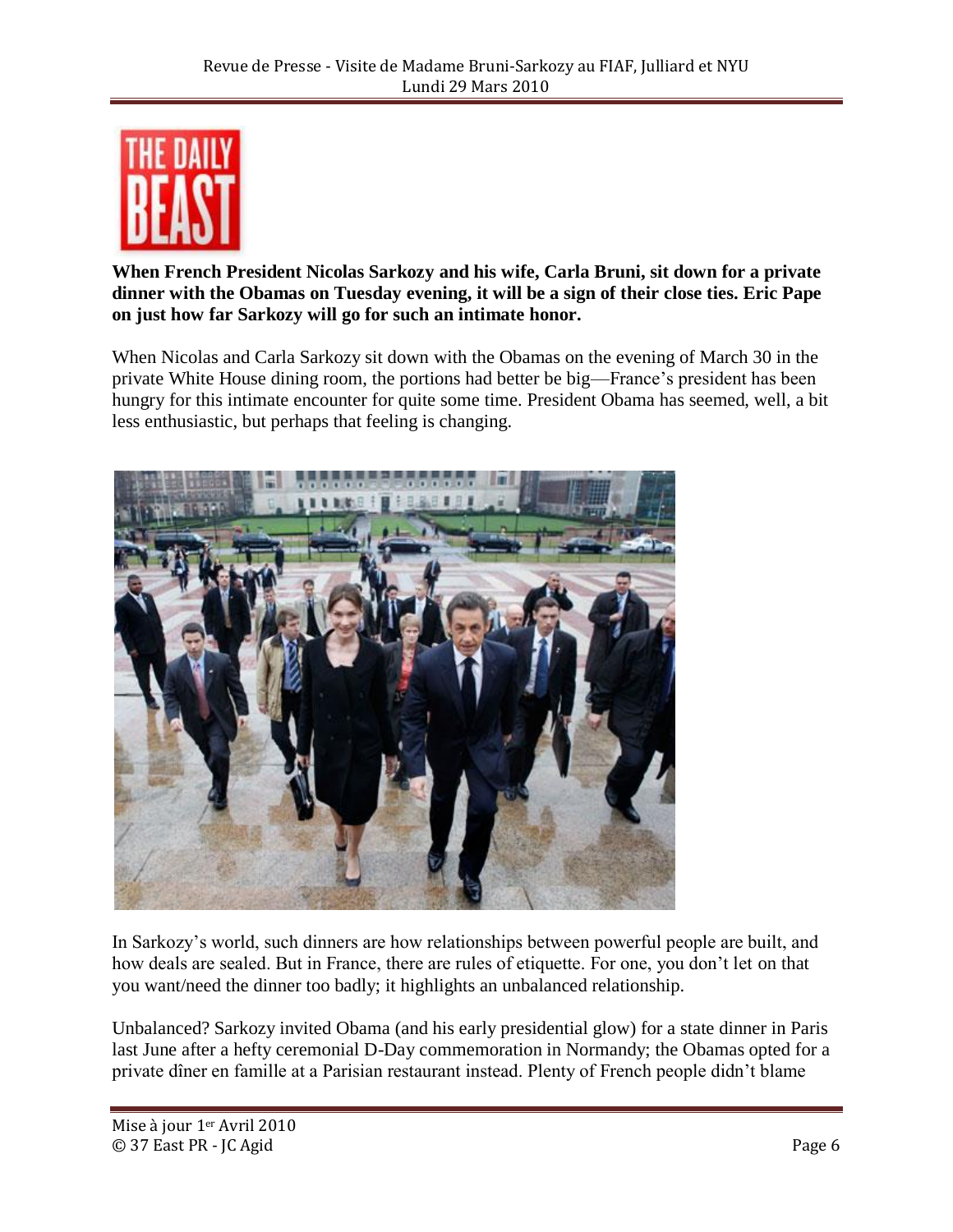Obama, and that gets to the heart of a problem that the French have with their own president. (More on that in a moment.)

But exactly how badly did Sarkozy, who is under siege at home, want this week's dinner? Sitting French presidents don't normally fly to the U.S. just to speak at Columbia University or announce that their **wife's foundation is creating a \$2 million French-American art student exchange scholarship at the French Institute Alliance Française**—and especially not two weeks before they return to the U.S. for a formal visit. The desire to be linked to Obama is so intense that Sarkozy's people are gauchely bragging that no other European leader has yet been accorded such an intimate honor.

In Sarkozy, the French have an over-the-top, frenetic (and neurotic) political street fighter. They wanted their own Obama; they got the French Rahm Emanuel—minus the ballet skills.

Ironically, a sizable French majority—about the same percentage Obama won in 2008—voted for Sarkozy, and many of them support an array of policies that he has tried to put into place. His problem, as he governs, is that many people feel that he doesn't "incarnate" the French presidency the way he should. In an ideal world, the president of the republic would be an intelligent, eloquent, reserved, sophisticated, and broad-minded statesman. Instead the French have an over-the-top, frenetic (and neurotic) political street fighter. They wanted their own Obama as president; they got the French Rahm Emanuel—minus the ballet skills.

Marrying Carla Bruni amounted to a step up on the "incarnation" front, especially with the first lady's channeling Jackie O's style, it just didn't carry nearly him high enough. (To my nonagenarian French grandmother-in-law, who couldn't bring herself to vote for Sarkozy, "He's the kind of guy who puts his feet on the desk.")

It's worth noting that thus far France has emerged from the global economic crisis far less scathed than many of its European neighbors, and yet Sarkozy has gotten little credit at home. His main domestic initiatives have been a stop-and-go affair, while his legendary political salesmanship skills have largely failed him of late, never more than when his signature piece of climate legislation crashed and burned while Obama was leading through the storm on health care.

The result: In mid-March, Sarkozy's party endured a historic drubbing in regional elections. (To get a sense of the beating, imagine if, in the U.S., 48 of America's 50 state capitals simultaneously went Republican.) About two-thirds of the French now disapprove of their